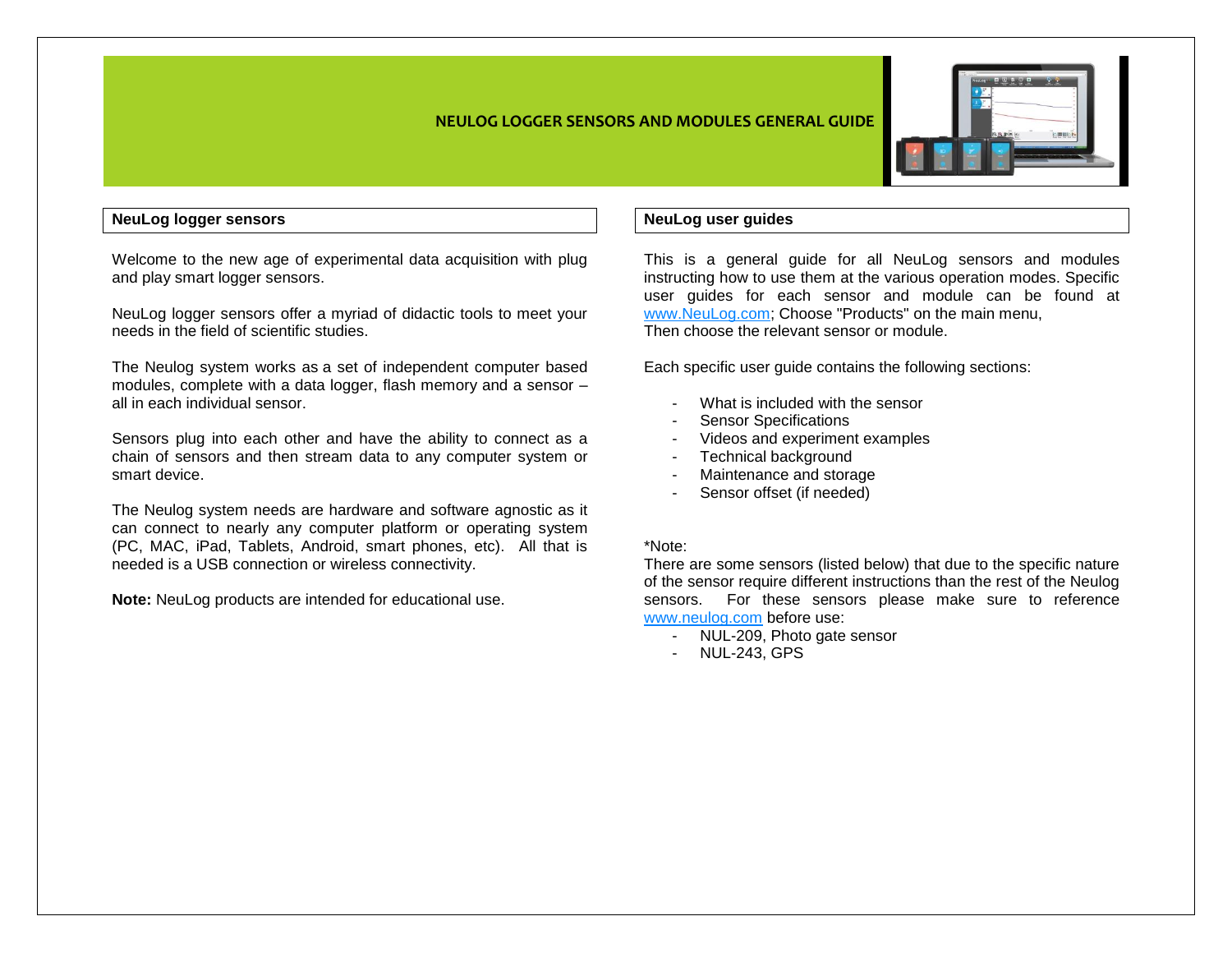## **Quick start procedure:**

#### *PC or Mac Computer – Wired Connection*

#### **Materials needed:**

- NeuLog sensor or sensors
- USB-200 USB Module, or WIFI201 (using wifi as USB connection)
- USB to mini USB cable (included with the USB-200 module)

Your sensor needs to be connected to a USB-200 module. The USB-200 module then connects to a computer via USB (this can also be done with a WIFI201). Please note that you cannot plug the sensor directly to the computer.

The browser based application can be downloaded for free at [www.NeuLog.com](http://www.neulog.com/) as well as a full application user guide.

Choose "Downloads" on the main menu and then choose "Software and Application".

#### **Procedure:**

- 1. Install the NeuLog application.
- 2. Connect the USB-200 module to the PC or Mac.
- 3. Connect the sensor or sensors to the USB-200 module (they directly plug together). Please note that there is no calibration required for NeuLog sensors. You should see the red LED on the sensor flash as you plug them in.
- 4. Open the NeuLog application by clicking on the shortcut on the screen.
- 5. The connected probes are automatically identified by the software, including disconnecting or connecting other probes.



- 6. Once a sensor module box appears on the left side of the screen, the sensor will give a live reading in its module box and on graph screen and you can begin experimentation.
- 7. Select one of the following function buttons and the program will guide you performing this function options:

|                   |             |                |                    | =                  |            |              |
|-------------------|-------------|----------------|--------------------|--------------------|------------|--------------|
| Run<br>experiment | Single step | <b>Visuals</b> | Load<br>experiment | Open<br>experiment | Open setup | <b>Tools</b> |

- a. 'Run Experiment' with the same experiment parameters for all sensors or with each sensor parameters.
- b. 'Single Step' experiment.
- c. 'Visual' shows four display options one of the connected sensors values: Digital, Bar, Analog, gauge and Accumulated graph.
- d. 'Load Experiment' from the sensors' flash memory.
- e. 'Open Experiment' from a saved file.
- f. 'Tools' for changing the program settings or sensor ID.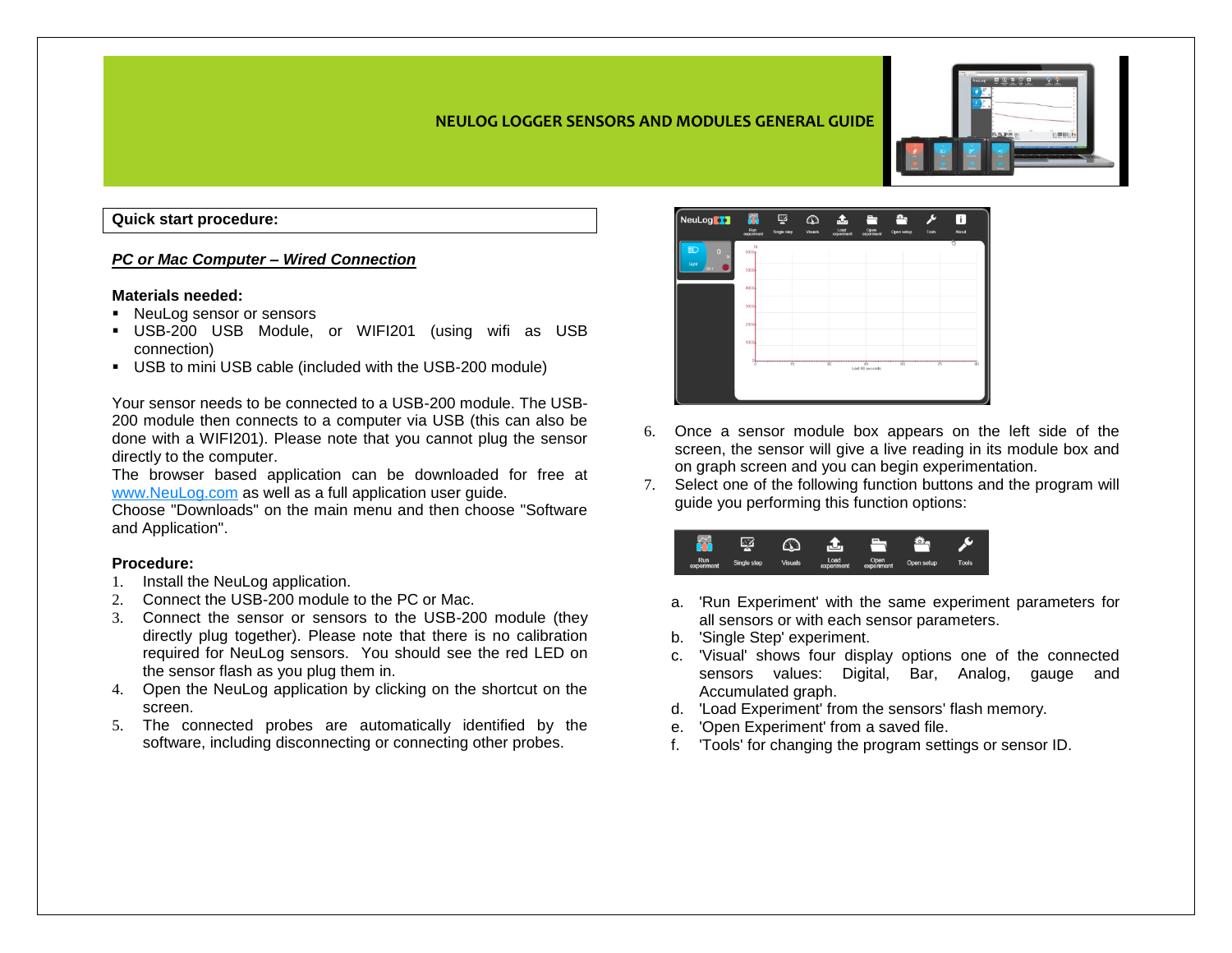

*Tablet, smart phone or any device with WIFI connectivity*

## **Materials needed:**

- NeuLog sensor or sensors
- WiFi Module (WIFI-201 or WIFI-202)
- BAT-200 Battery Module

Your sensor or sensors needs to be connected to a WiFi module. The WiFi module will create a closed NeuLog WiFi network which will stream the NeuLog data to the device of your choosing. Once your device is wirelessly connected to the NeuLog network, you can run experiments and collect data through a browser of your choosing.

## **Procedure:**

- 1. Connect the sensor or sensors directly to the left side of a WiFi module (no wires required).
- 2. Connect a BAT-200 module to the right side of the WiFi module.
- 3. Although not required, we recommend plugging the BAT-200 to an outlet using a USB to mini USB charger (such as a typical cell phone charger). The WiFi module will run for 60-90 minutes (depending on the sensor) without being plugged in.
- 4. The WiFi module can be powered directly using a mini USB to USB cord and plugging it into your computer or a wall charger. Please note this function is only available on WiFi modules with the mini USB port.
- 5. For further WiFi module instructions or the WIFI-201 or WIFI-202 quick start guide please visit:

[www.NeuLog.com;](http://www.neulog.com/) Choose "Products" on the main menu, then choose "WiFi Communication module".

- 6. The WiFi module indicator lights will flash; take no action until the LED turns blue; this can take up to one minute.
- 7. Take your tablet or smart phone, go to the WiFi settings and select the NeuLog network (NeuLog0184 for example) which

matches the ID found on the back of the WiFi module (0184 for the example).

- 8. Give your device about 20 seconds to connect to the WiFi module.
- 9. Once the device is connected, go to your browser and type the website **wifi201.com** into the URL bar, then wait for 30-60 seconds.
- 10. The connected probes are automatically identified by the software including disconnecting or connecting other probes.
- 11. Once a sensor module box appears on the left side of the screen, the sensor will give a live reading in its module box and on graph screen and you can begin experimentation.
- 12. If you are not the first one to connect to this WiFi unit, you will enter into viewer mode and will view the screens of the user master who was the first to connect.
- 13. If you are the first one to connect (the Master), you can select one of the following function buttons and the program will guide you performing this function options:
	- a. 'Run Experiment' with the same experiment parameters for all sensors or with each sensor parameters.
	- b. 'Single Step' experiment.
	- c. 'Visual' shows four display options one of the connected sensors values: Digital, Bar, Analog, gauge and Accumulated graph.
	- d. 'Load Experiment' from the sensors' flash memory.
	- e. 'Open Experiment' from a saved file.
	- f. 'Tools' for changing the program settings or sensor ID.
- 14. You can click on the 'Release Master' button in the 'Tools' options and all the connected viewers will have a new 'Be Master' button. The first one to click becomes the 'Master'.
- 15. The 'Tools' also includes a 'WiFi Options' button that enables to connect the WiFi module as a client to the WiFi network and to connect to the module through this network. This option allows using the internet while using the NeuLog sensors.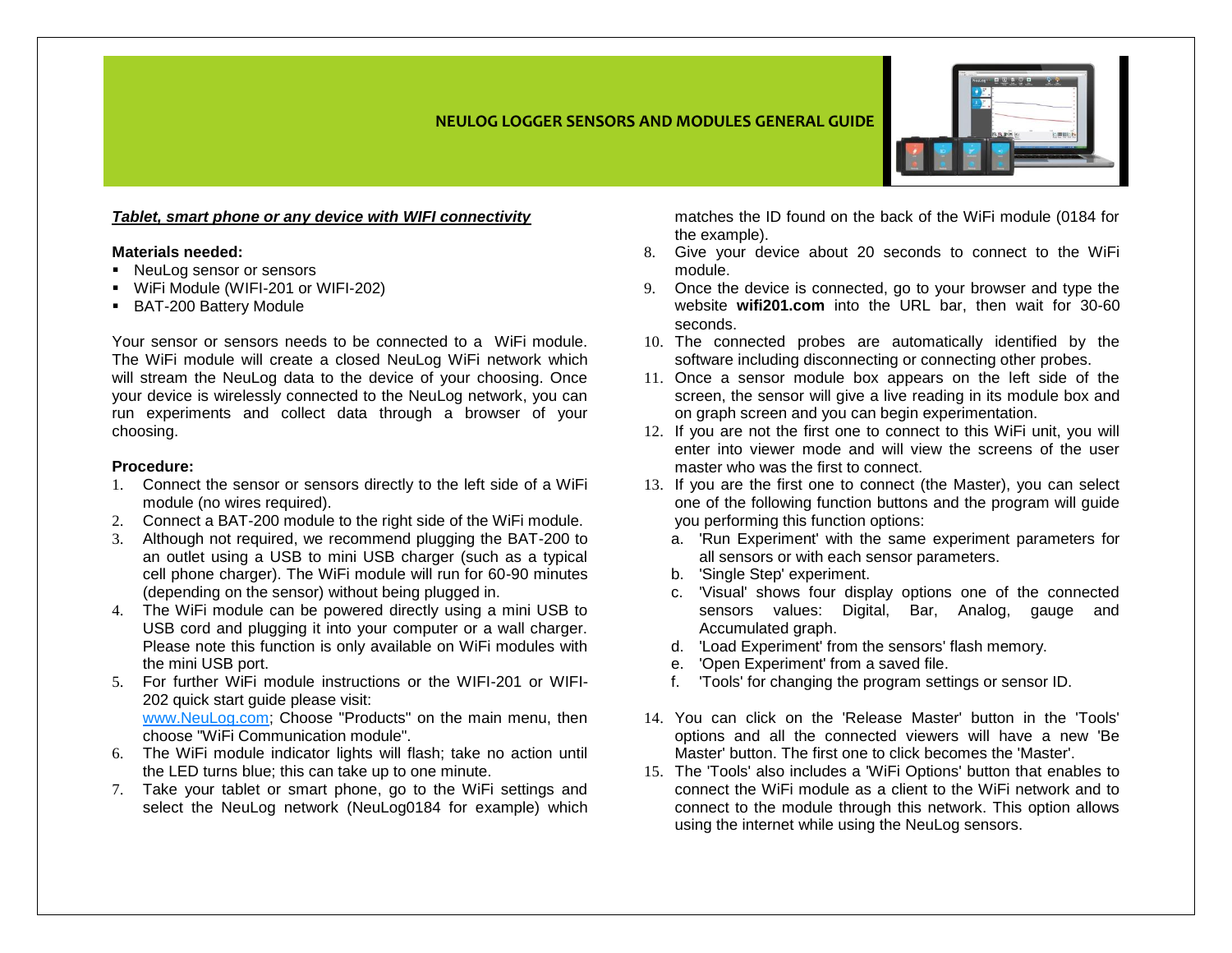

16. If you have a newer generation WIFI-201 module (with the USB icon on the cover) or a WIFI-202 module this can be used as a USB-200, meaning you can tether the probes directly to the computer using the WiFi module. To engage operation in this fashion, press 3 times on the panel button. Repeating this operation will return the module to WiFi mode.

## *Operation with NeuLog Graphic Display Module (viewer)*

#### **Materials needed:**

- NeuLog sensor or sensors
- VIEW-101 Graphic Display Module
- **BAT-200 Battery Module**

## **Procedure:**

- 1. Connect the sensor or sensors to the left side of the viewer.
- 2. Connect the BAT-200 to the right side of the viewer.
- 3. The VIEW-101 will auto detect the sensor and you will see it appear on the left side of the screen.
- 4. Once the sensor appears it will be monitoring data in real time.
- 5. To run an experiment and collect data, press the run icon (little green person).

# *Off-line experiments*

(Off-line experiments are when you do not have a sensor connected directly to a computer, tablet, smartphone, or NeuLog viewer).

## **Materials needed:**

- **NeuLog sensor or sensors**
- BAT-200 Battery Module

#### **Materials needed to configure your offline experiment:**

- USB-200 Module, WiFi module (WIFI-201 or WIFI-202) or VIEW-101 Module
- USB to mini USB cable (included with the USB-200 module).

## **Procedure:**

- 1. To determine the experiment settings, first connect to your chosen device (PC, Mac, tablet, smart device) and wait until the sensor search has ended.
- 2. Click on each sensor's module box, on the left side of the screen, and set the experiment parameters (Range, Duration, Rate and Trigger) for this sensor. The setting parameters will be saved in the sensor's flash memory.
- 3. Connect the sensor or sensors directly to the left side of a charged BAT-200 module.
- 4. When ready to collect data, press the "Start/Stop" button on the sensor; a red light will turn on for the duration of the experiment.
- 5. After the experiment has concluded (the "Start/Stop" button is pressed again or the data collection period ends) connect the sensor or sensors to your chosen device (you can find full instructions in each device's quick start procedure section).
- 6. Open the NeuLog application.
- 7. Click the 'Load experiment' icon.
- 8. Select which experimental data to upload (5 experimental runs can be stored at one time on the sensor).